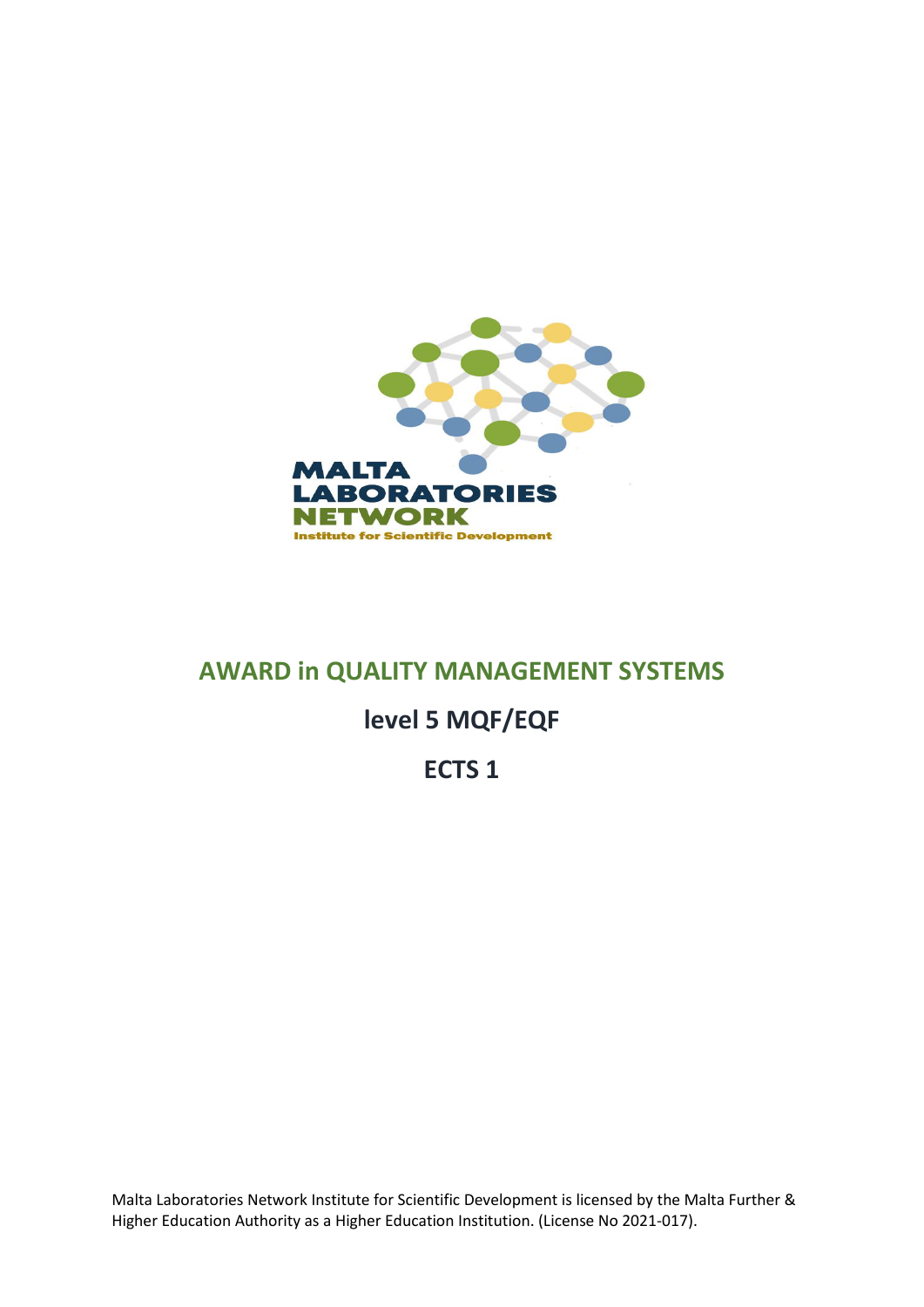# **Award in Quality Management Systems**

**\_\_\_\_\_\_\_\_\_\_\_\_\_\_\_\_\_\_\_\_\_\_\_\_\_\_\_\_\_\_\_\_\_\_\_\_**

**A three-day full time training course organised by the Malta Laboratories Network – Institute for Scientific Development, that will be focusing on ISO 9001:2015, its implementation and implications to maintain a quality management system of the highest standards.** 

**ISO 9001:2015 is an internationally recognized standard specifying requirements for quality management systems. ISO 9001:2015 is applicable to all organisations seeking to provide a consistent product or service which meets the customer or end user requirements. Through this course, participants will be able to improve documentation and analysis systems to enhance efficiency and cost savings whilst ensuring quality throughout all their processes.**

### **Learning Outcomes**

- **understand principles behind the application of quality management systems.**
- **recognise the importance of rigorous quality systems in the scientific field**
- **understand the importance of quality control and quality assurance**
- **acknowledge the importance of ISO 9001:2015 standard**
- **appreciate the role and responsibilities of management**
- **describe the ISO 9001:2015 standard and its importance**
- **discuss the benefits of the standard**
- **apply key requirements, terms, and definitions of ISO 9001:2015 in practice**
- **assess the structure of ISO 9001:2015, which incorporates the Annex SL common framework for management system standards**
- **integrate the quality management system as per ISO 9001:2015 into the business processes**
- **outline the key steps in implementing ISO 9001:2015**
- **prepare to obtain certification as necessary**
- **engage in discussion with participants and experts in the field.**

### **Target Audience:**

**This course is aimed at personnel already working and who require the knowledge of ISO 9001:2015. This ISO is useful to any organisation basing its operations on quality management systems. The course is of interest to clinical and laboratory personnel, regulatory authorities, accreditation bodies amongst other stakeholders. The understanding of ISO 9001:2015 is particularly valuable for employees at all levels, so they can see how their role relates to the performance of quality management system and subsequently improve their daily activities.**

### **Entry requirements**

**To apply for this course you should have basic science background (minimum O level) and/or related work experience. No age restrictions.**

Malta Laboratories Network Institute for Scientific Development is licensed by the Malta Further & Higher Education Authority as a Higher Education Institution. (License No 2021-017).